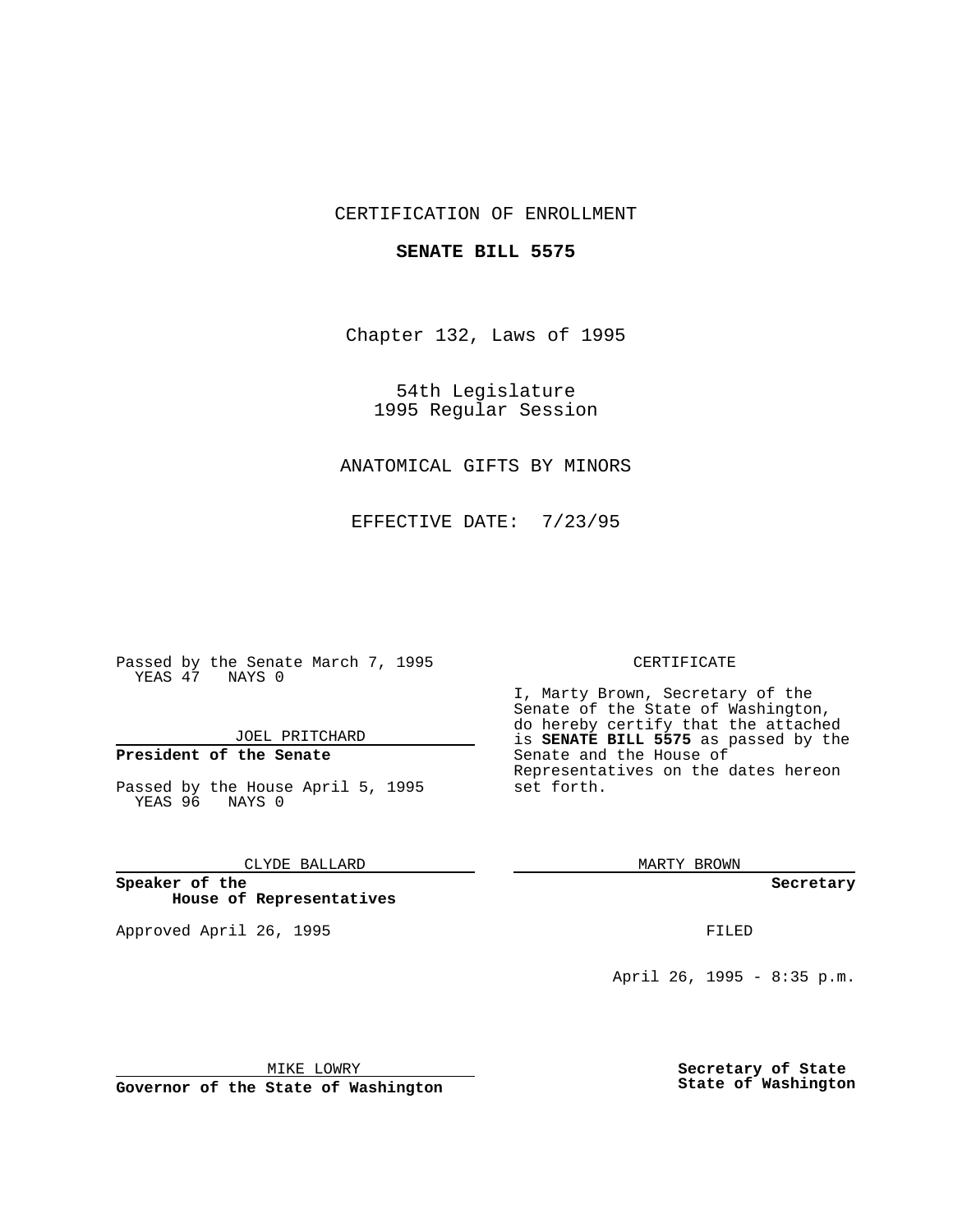# **SENATE BILL 5575** \_\_\_\_\_\_\_\_\_\_\_\_\_\_\_\_\_\_\_\_\_\_\_\_\_\_\_\_\_\_\_\_\_\_\_\_\_\_\_\_\_\_\_\_\_\_\_

\_\_\_\_\_\_\_\_\_\_\_\_\_\_\_\_\_\_\_\_\_\_\_\_\_\_\_\_\_\_\_\_\_\_\_\_\_\_\_\_\_\_\_\_\_\_\_

Passed Legislature - 1995 Regular Session

#### **State of Washington 54th Legislature 1995 Regular Session**

**By** Senators Sheldon, Gaspard, Moyer, Wood, Finkbeiner and Winsley; by request of Governor Lowry

Read first time 01/26/95. Referred to Committee on Health & Long-Term Care.

 AN ACT Relating to anatomical gift by persons under the age of eighteen; and amending RCW 68.50.540.

BE IT ENACTED BY THE LEGISLATURE OF THE STATE OF WASHINGTON:

 **Sec. 1.** RCW 68.50.540 and 1993 c 228 s 3 are each amended to read as follows:

 (1) An individual who is at least eighteen years of age, or an individual who is at least sixteen years of age as provided in subsection (12) of this section, may (a) make an anatomical gift for any of the purposes stated in RCW 68.50.570(1), (b) limit an anatomical gift to one or more of those purposes, or (c) refuse to make an anatomical gift.

 (2) An anatomical gift may be made by a document of gift signed by the donor. If the donor cannot sign, the document of gift must be signed by another individual and by two witnesses, all of whom have signed at the direction and in the presence of the donor and of each other and state that it has been so signed.

 (3) If a document of gift is attached to or imprinted on a donor's motor vehicle operator's license, the document of gift must comply with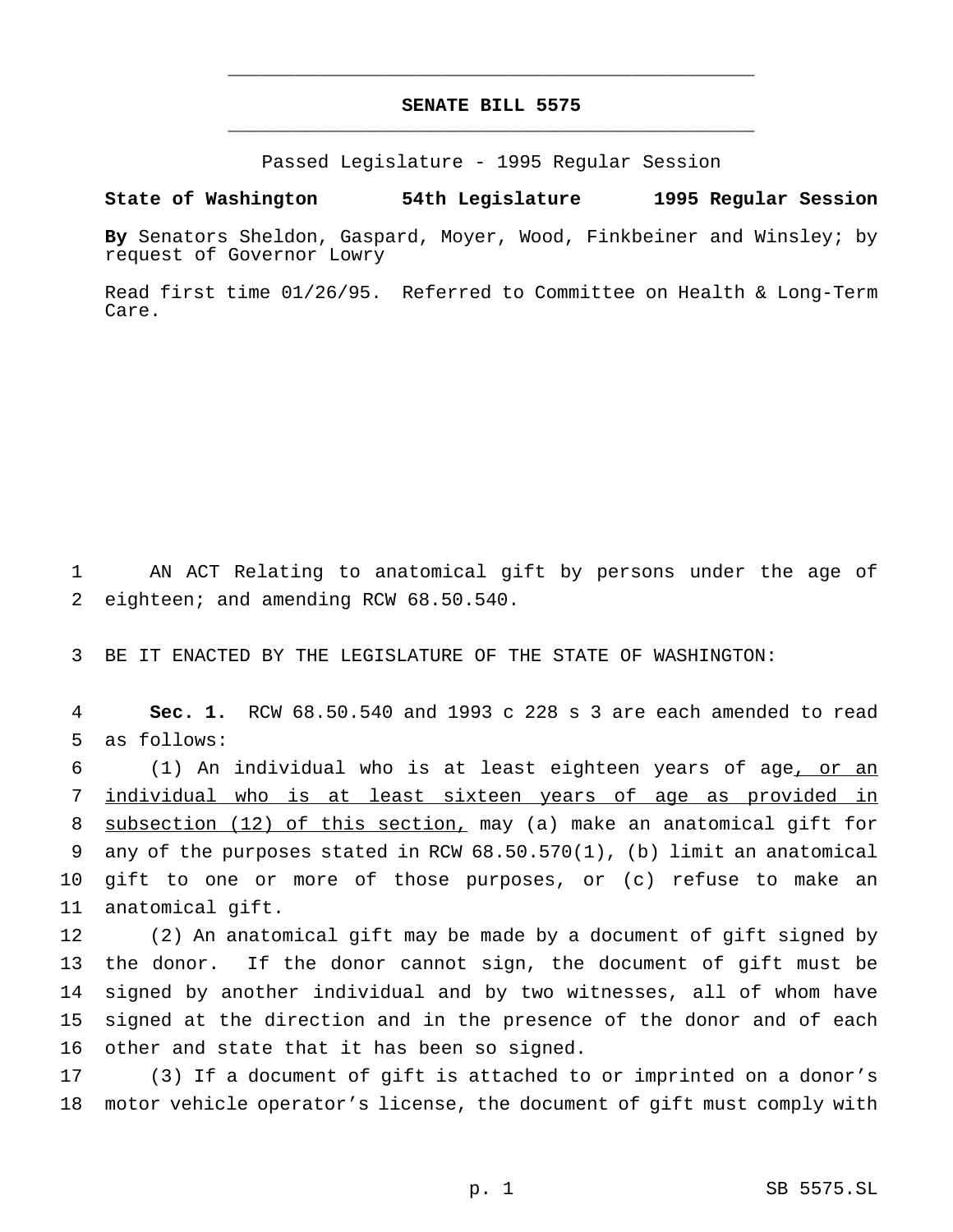subsection (2) of this section. Revocation, suspension, expiration, or cancellation of the license does not invalidate the anatomical gift.

 (4) The donee or other person authorized to accept the anatomical gift may employ or authorize a physician, surgeon, technician, or enucleator to carry out the appropriate procedures.

 (5) An anatomical gift by will takes effect upon death of the testator, whether or not the will is probated. If, after death, the will is declared invalid for testamentary purposes, the validity of the anatomical gift is unaffected.

 (6) A donor may amend or revoke an anatomical gift, not made by will, by:

12 (a) A signed statement;

(b) An oral statement made in the presence of two individuals;

 (c) Any form of communication during a terminal illness or injury; or

 (d) The delivery of a signed statement to a specified donee to whom a document of gift had been delivered.

 (7) The donor of an anatomical gift made by will may amend or revoke the gift in the manner provided for amendment or revocation of wills, or as provided in subsection (6) of this section.

 (8) An anatomical gift that is not revoked by the donor before death is irrevocable and does not require the consent or concurrence of a person after the donor's death.

 (9) An individual may refuse to make an anatomical gift of the individual's body or part by (a) a writing signed in the same manner as a document of gift, (b) a statement attached to or imprinted on a donor's motor vehicle operator's license, or (c) another writing used to identify the individual as refusing to make an anatomical gift. During a terminal illness or injury, the refusal may be an oral statement or other form of communication.

 (10) In the absence of contrary indications by the donor, an anatomical gift of a part is neither a refusal to give other parts nor a limitation on an anatomical gift under RCW 68.50.550.

 (11) In the absence of contrary indications by the donor, a revocation or amendment of an anatomical gift is not a refusal to make another anatomical gift. If the donor intends a revocation to be a refusal to make an anatomical gift, the donor shall make the refusal pursuant to subsection (9) of this section.